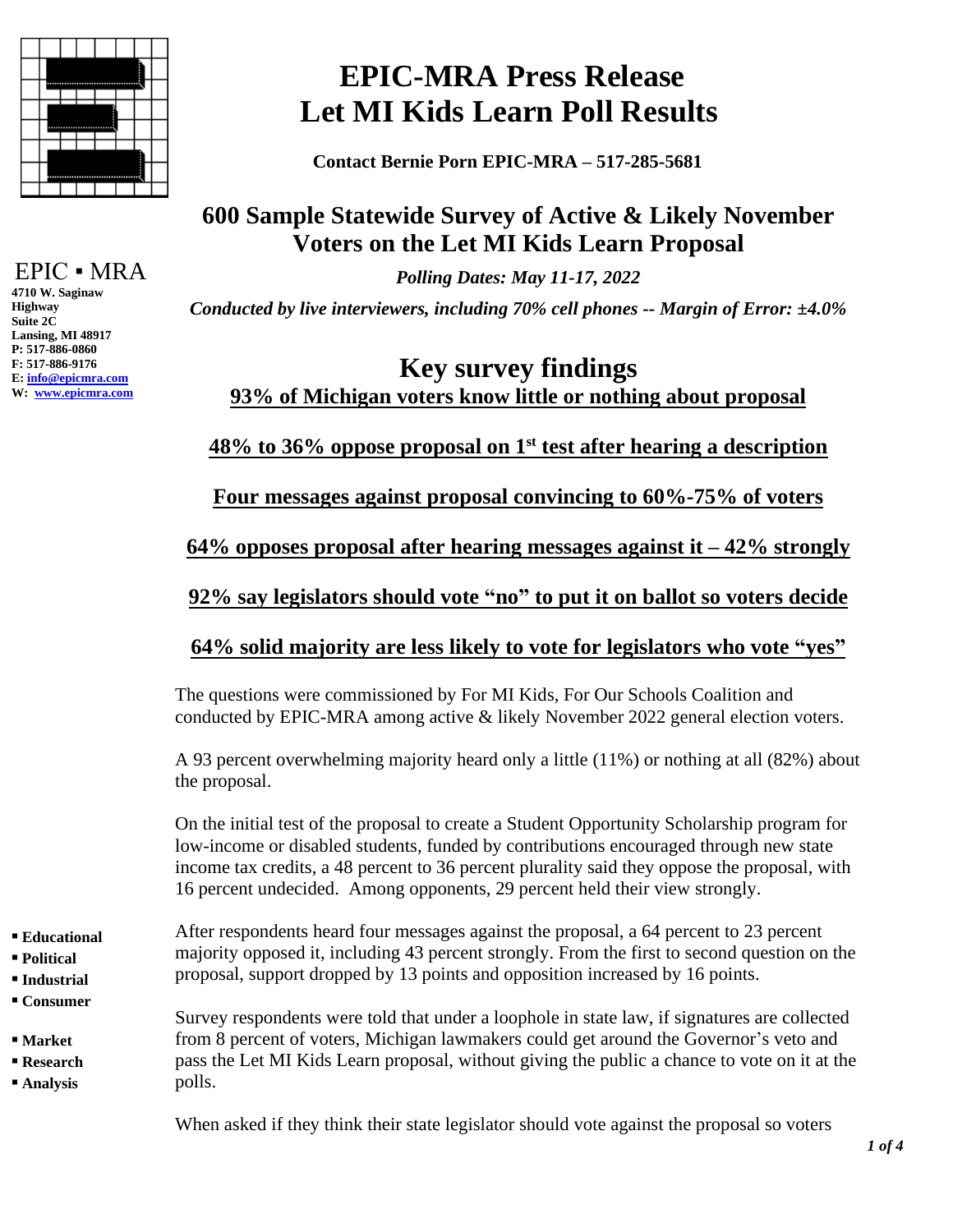can decide whether to enact it or reject it in the upcoming November election, a near unanimous 92 percent said they want their legislator to vote "no," which would place it on the ballot for voters to decide, with only 5 percent saying their legislator should vote "yes" to enact it into law without a vote of the people.

Finally, when voters were asked whether their willingness to vote for their state legislator would change if they did vote to enact the proposal into law without giving voters the ability to decide for themselves, a 64 percent solid majority said they would be less likely to vote for their state legislator in the November election (42 percent much less likely), with only 3 percent more likely to vote for their state legislator; 28 percent reported their legislator's vote on this issue would not influence them one way or the other.

**The most striking findings in the poll are the partisan breakdowns of the responses. On the initial question on the Let MI (my) Kids Learn proposal, a 55 percent to 30 percent majority of Democrats oppose the proposal and a 45 percent to 40 percent plurality of Republicans also opposed the proposal, while a 45 percent to 35 percent plurality of Independents supported it.** 

**On the follow-up question about the proposal, after voters heard four arguments against the plan, solid majorities said those messages were convincing reasons to vote "no." Then, a 64 percent majority of all voters opposed the proposal, including 75 percent of Democrats, 63 percent of Independents and even 55 percent of Republicans.** 

When asked how their legislator should vote on the proposal if enough petition signatures are turned in, 92 percent said their legislator should vote "no" so it will be placed on the ballot for voters to accept or reject -- including 96 percent of Democrats, 94 percent of Independents, and 88 percent of Republicans.

Finally, if their state legislator decided to vote "yes" on the proposal to enact it without letting voters decide, a 64 percent majority said they are less likely to vote for their state legislator, including 73 percent of Democrats, 65 percent of Independents and 55 percent of Republicans.

"In my nearly four decades of polling, I have seldom seen such a silver bullet of an issue where messaging moved numbers as much as it did on this proposal," **said Bernie Porn, President of EPIC-MRA**. "If state legislators decide to vote to enact this plan and deny voters the opportunity to vote on it in the election, they could pay a heavy price at the polls if opponents of the proposal spend enough to communicate the messages tested in this poll."

The wording of the questions are as follows:

*Turning to another topic, how much have you seen, heard, or read about a ballot proposal called Let MI [my] Kids Learn – a lot, some, only a little, or not at all?*

 *1% A lot*

*3% Some*

*11% Only a little*

*82% Not at all*

 *3% Undecided/Refused*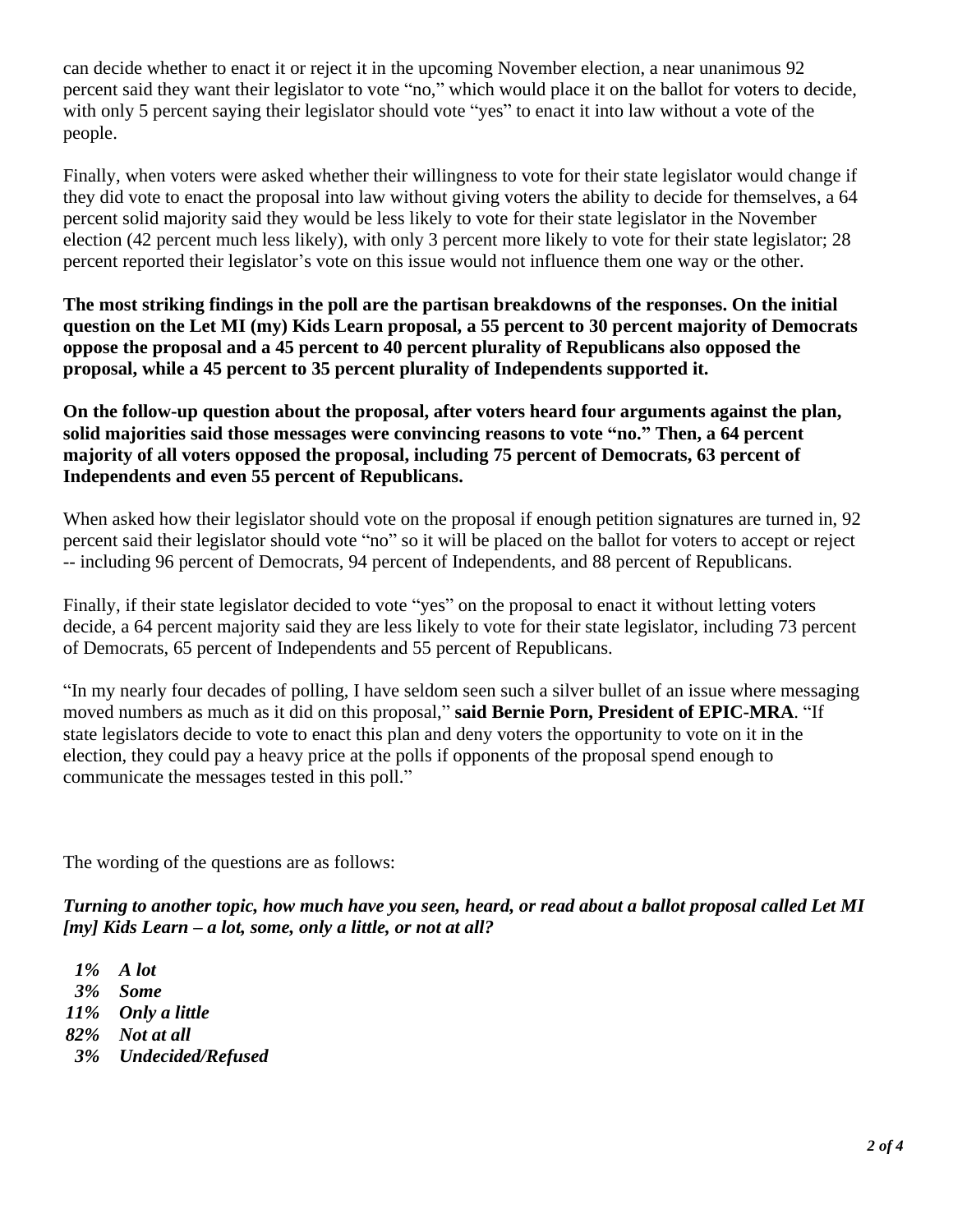*The Let MI [my] Kids Learn ballot proposal would create what its sponsors are calling a Student Opportunity Scholarship program for low-income or disabled students, funded by contributions encouraged through new state income tax credits. Specifically, the program would provide up to \$500 for public school students to pay for private school services, up to \$1,100 for public school students with disabilities to pay for private school services, and up to \$7,800 for private school students to pay for tuition at private schools. The tax credits would be capped at \$500 million in the first year but could increase annually after that. Based on this description or what you may know, do you support or oppose the proposal? [IF SUPPORT/OPPOSE, ASK]: "Would that be strongly or somewhat?"*

- *11% Strongly support the proposal*
- *25% Somewhat support the proposal*
- *36% TOTAL SUPPORT*
- *48% TOTAL OPPOSE*
- *19% Somewhat oppose the proposal*
- *29% Strongly oppose the proposal*
- *16% Undecided/Refused*

*Now I would like to read several statements that describe reasons why people say they oppose the Let MI [my] Kids Learn proposal. For each one, please tell me if that statement describes a very convincing reason, somewhat convincing reason, or not a convincing reason at all to oppose the proposal.*

| [ROTATE QUESTIONS]                                                                                                                                                                                                                                                                                                                             | <b>Very</b><br>Conv | <b>TOT</b><br>Conv | <b>Not</b><br>Conv | DK/<br><b>REF</b> |
|------------------------------------------------------------------------------------------------------------------------------------------------------------------------------------------------------------------------------------------------------------------------------------------------------------------------------------------------|---------------------|--------------------|--------------------|-------------------|
| For many rural areas across Michigan, there aren't other<br>schools for families to choose from - especially not exclusive<br>private schools. As the center of our communities, these<br>small-town schools need more resources to serve local kids,<br>instead of having funding taken away for the benefit of<br>private schools elsewhere. | 52%                 | 75%                | 20%                | 5%                |
| In just the first year, the initiative would divert \$500 million<br>in tax revenues from public schools and services $-$ funds that<br>are desperately needed to meet the needs of the 90% of<br>Michigan students who attend public schools.                                                                                                 | 47%                 | 71%                | 24%                | 5%                |
| The Legislature passed this same program last year and the<br>Governor vetoed it because school voucher schemes like this<br>violate the State Constitution's ban on spending public tax<br>dollars on private schools.                                                                                                                        | 35%                 | 63%                | 31%                | 7%                |
| Led by Betsy DeVos, this is her latest attempt to undermine<br>public schools and allow billionaires like herself to avoid<br>paying their fair share of taxes. She not only wants to siphon<br>off money from public schools to give to private schools, but<br>she wants to get a tax break in the process.                                  | 45%                 | 60%                | 33%                | 7%                |